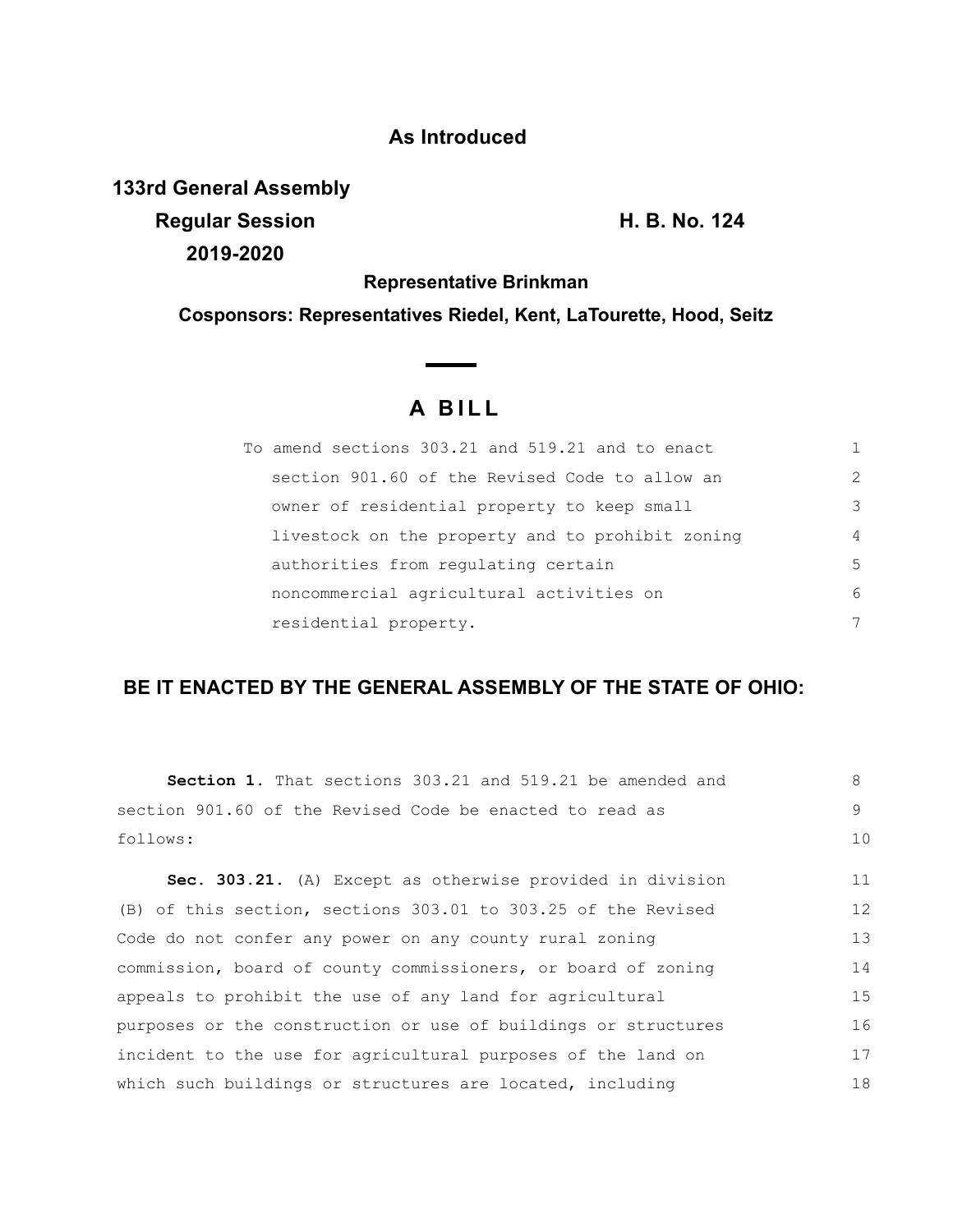buildings or structures that are used primarily for vinting and selling wine and that are located on land any part of which is used for viticulture, and no zoning certificate shall be required for any such building or structure. 19 20 21 22

(B) A Except as provided in division (E) of this section, a county zoning resolution, or an amendment to such resolution, may in any platted subdivision approved under section 711.05, 711.09, or 711.10 of the Revised Code, or in any area consisting of fifteen or more lots approved under section 711.131 of the Revised Code that are contiguous to one another, or some of which are contiguous to one another and adjacent to one side of a dedicated public road, and the balance of which are contiguous to one another and adjacent to the opposite side of the same dedicated public road regulate:

(1) Agriculture on lots of one acre or less;

(2) Buildings or structures incident to the use of land for agricultural purposes on lots greater than one acre but not greater than five acres by: set back building lines; height; and size;

(3) Dairying and animal and poultry husbandry on lots greater than one acre but not greater than five acres when at least thirty-five per cent of the lots in the subdivision are developed with at least one building, structure, or improvement that is subject to real property taxation or that is subject to the tax on manufactured and mobile homes under section 4503.06 of the Revised Code. After thirty-five per cent of the lots are so developed, dairying and animal and poultry husbandry shall be considered nonconforming use of land and buildings or structures pursuant to section 303.19 of the Revised Code. 38 39 40 41 42 43 44 45 46 47

33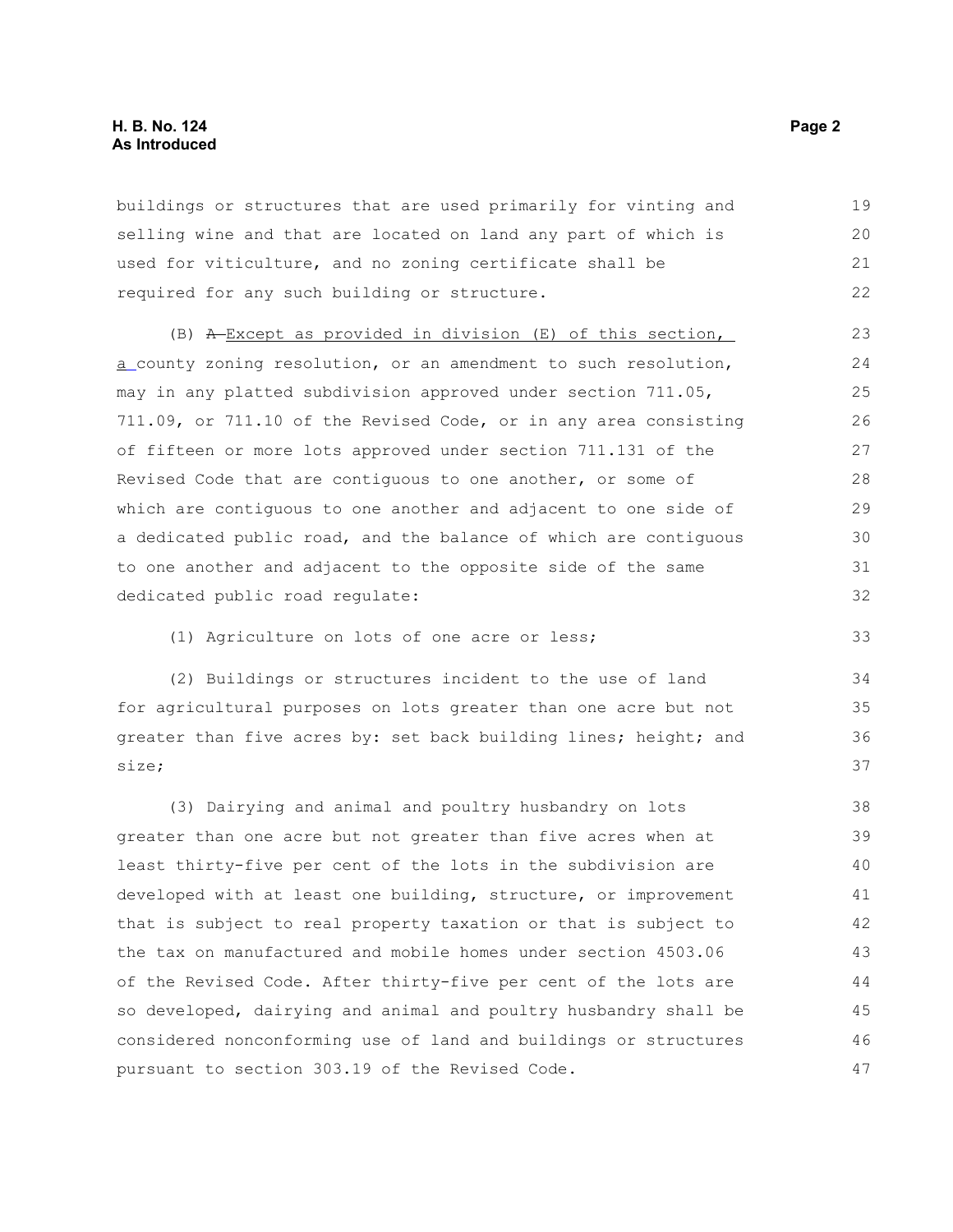### **H. B. No. 124 Page 3 As Introduced**

Division (B) of this section confers no power on any county rural zoning commission, board of county commissioners, or board of zoning appeals to regulate agriculture, buildings or structures, and dairying and animal and poultry husbandry on lots greater than five acres. 48 49 50 51 52

(C) Such sections confer no power on any board of county commissioners, county rural zoning commission, or board of zoning appeals to prohibit in a district zoned for agricultural, industrial, residential, or commercial uses, the use of any land for:

(1) A farm market where fifty per cent or more of the gross income received from the market is derived from produce raised on farms owned or operated by the market operator in a normal crop year. However, a board of county commissioners, as provided in section 303.02 of the Revised Code, may regulate such factors pertaining to farm markets as size of the structure, size of parking areas that may be required, set back building lines, and egress or ingress, where such regulation is necessary to protect the public health and safety. 58 59 60 61 62 63 64 65 66

(2) Biodiesel production, biomass energy production, or electric or heat energy production if the land on which the production facility is located qualifies as land devoted exclusively to agricultural use under sections 5713.30 to 5713.37 of the Revised Code for real property tax purposes. As used in division (C)(2) of this section, "biodiesel," "biomass energy," and "electric or heat energy" have the same meanings as in section 5713.30 of the Revised Code. 67 68 69 70 71 72 73 74

(3) Biologically derived methane gas production if the land on which the production facility is located qualifies as land devoted exclusively to agricultural use under sections 75 76 77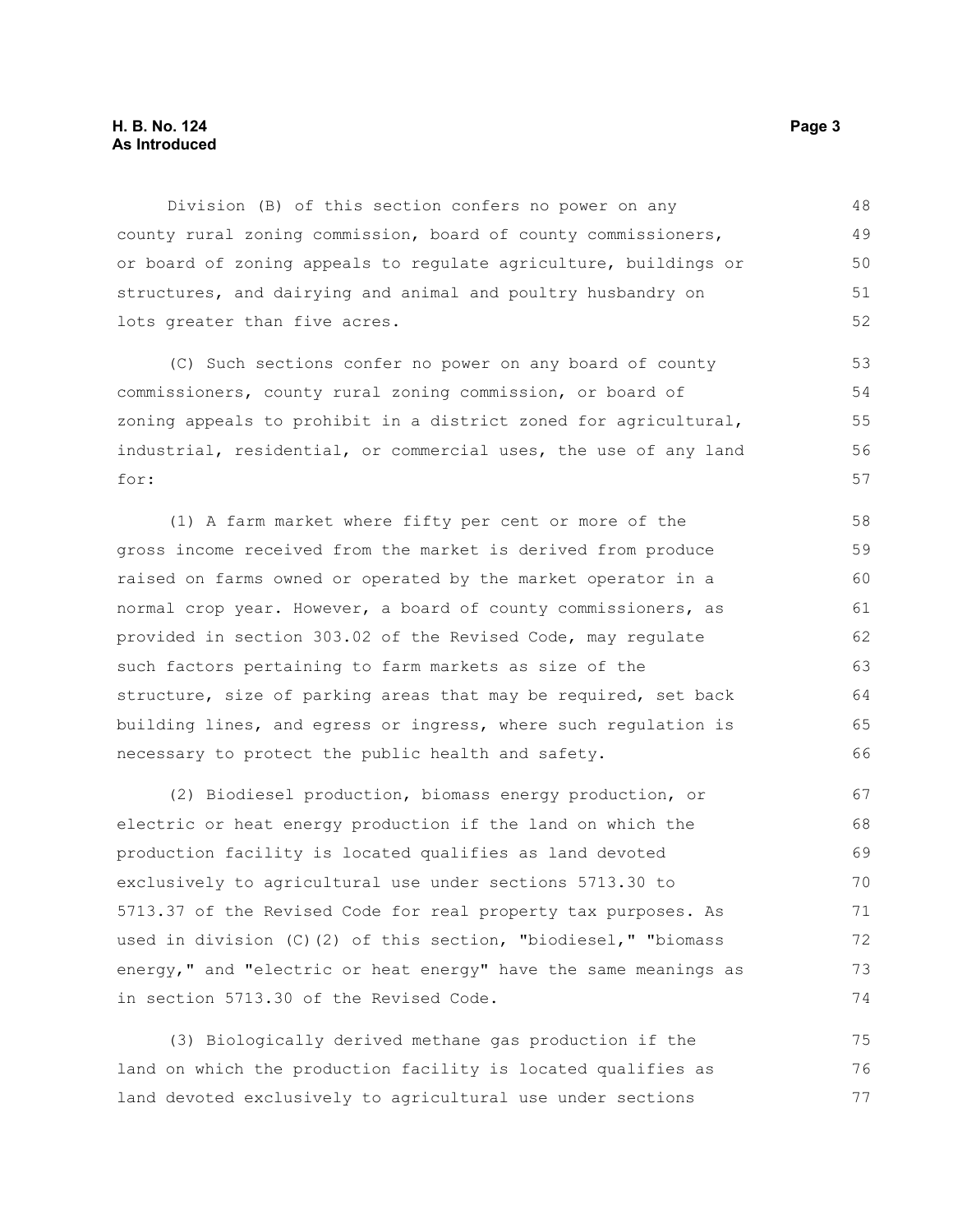### **H. B. No. 124 Page 4 As Introduced**

5713.30 to 5713.37 of the Revised Code for real property tax purposes and if the facility that produces the biologically derived methane gas does not produce more than seventeen million sixty thousand seven hundred ten British thermal units, five megawatts, or both. 78 79 80 81 82

(4) Agritourism. However, a board of county commissioners, as provided in section 303.02 of the Revised Code, may regulate such factors pertaining to agritourism, except farm markets as described in division (C)(1) of this section, as size of a structure used primarily for agritourism, size of parking areas that may be required, setback building lines for structures used primarily for agritourism, and egress or ingress where such regulation is necessary to protect public health and safety.

Nothing in division (C)(4) of this section confers power on a county zoning commission, board of county commissioners, or board of zoning appeals to require any parking area to be improved in any manner, including requirements governing drainage, parking area base, parking area paving, or any other improvement.

Nothing in division (C)(4) of this section confers power on a county zoning commission, board of county commissioners, or board of zoning appeals to prohibit the use of any land or the construction or use of buildings or structures that are used primarily for vinting and selling wine that are located on land any part of which is used for viticulture as provided in division (A) of this section. 97 98 99 100 101 102 103

(D)(1) As used in division (C)(3) of this section, "biologically derived methane gas" has the same meaning as in section 5713.30 of the Revised Code. 104 105 106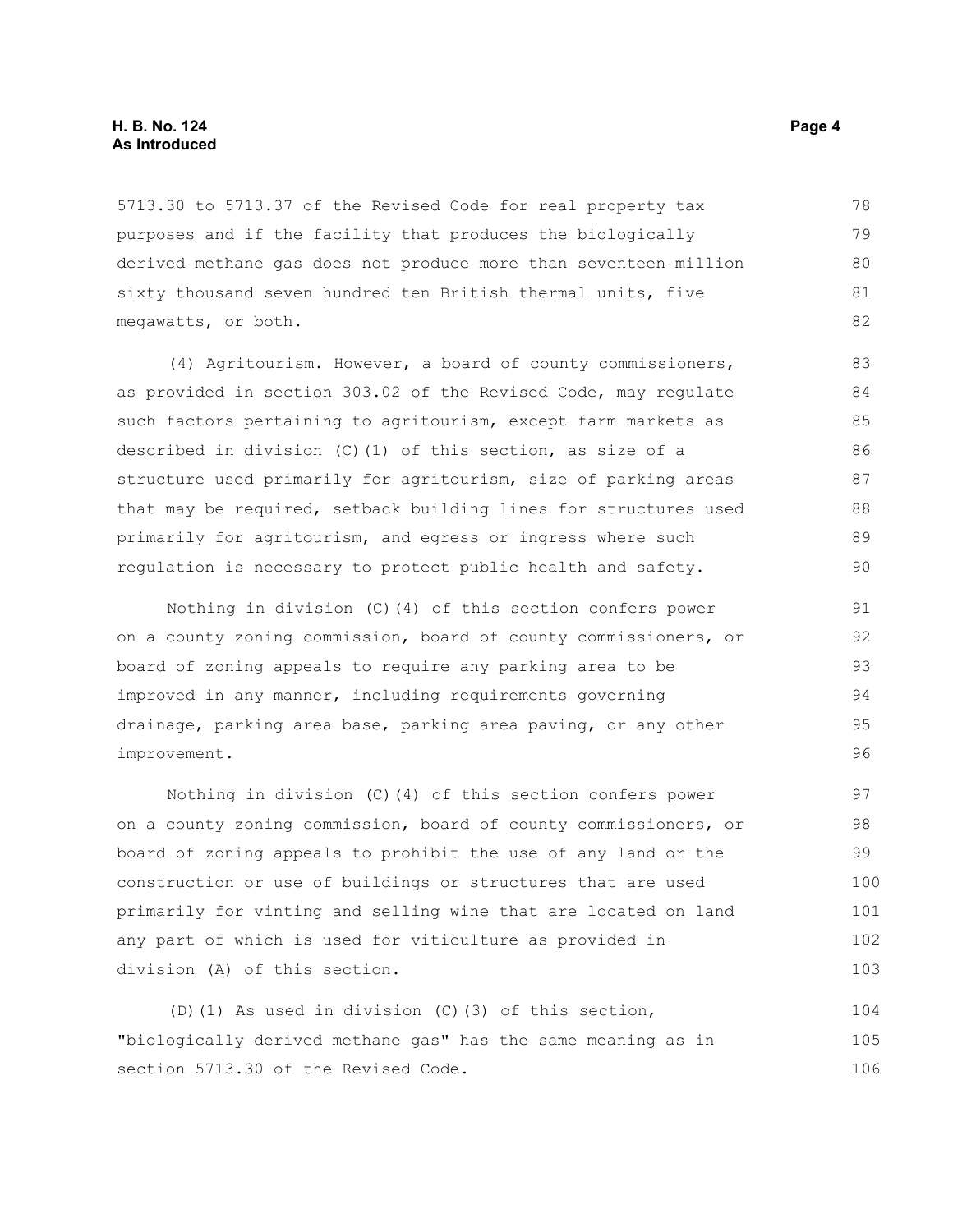(2) As used in division (C)(4) of this section, "agritourism" has the same meaning as in section 901.80 of the Revised Code. (E) For purposes of division (B) of this section, "agriculture" does not include agricultural activities conducted on residential property for noncommercial purposes for an individual's personal use and enjoyment. **Sec. 519.21.** (A) Except as otherwise provided in divisions (B) and (D) of this section, sections 519.02 to 519.25 of the Revised Code confer no power on any township zoning commission, board of township trustees, or board of zoning appeals to prohibit the use of any land for agricultural purposes or the construction or use of buildings or structures incident to the use for agricultural purposes of the land on which such buildings or structures are located, including buildings or structures that are used primarily for vinting and selling wine and that are located on land any part of which is used for viticulture, and no zoning certificate shall be required for any such building or structure. (B) A Except as provided in division (F) of this section, a township zoning resolution, or an amendment to such resolution, may in any platted subdivision approved under section 711.05, 711.09, or 711.10 of the Revised Code, or in any area consisting of fifteen or more lots approved under section 711.131 of the Revised Code that are contiguous to one another, 107 108 109 110 111 112 113 114 115 116 117 118 119 120 121 122 123 124 125 126 127 128 129 130 131

or some of which are contiguous to one another and adjacent to one side of a dedicated public road, and the balance of which are contiguous to one another and adjacent to the opposite side of the same dedicated public road regulate: 132 133 134 135

(1) Agriculture on lots of one acre or less;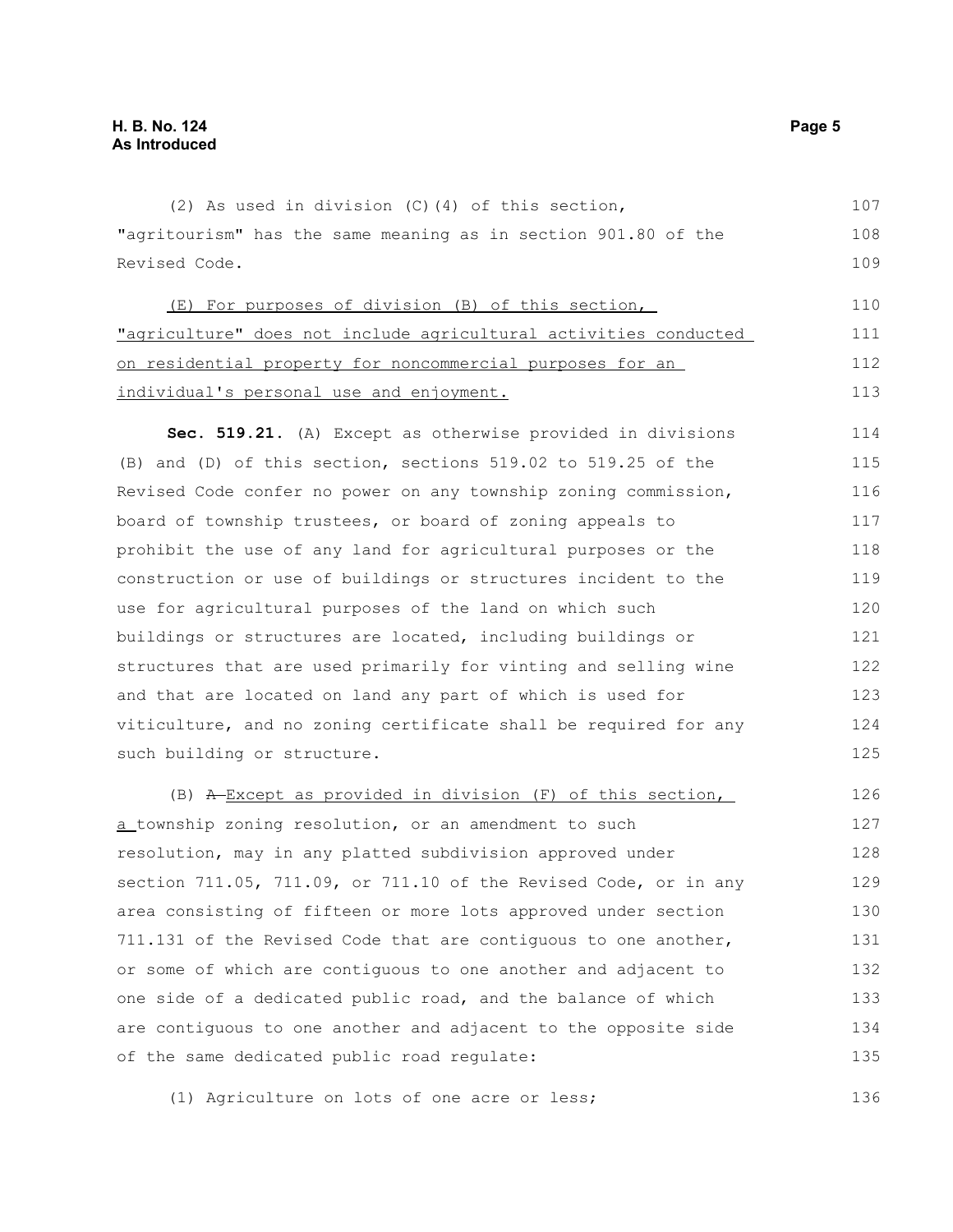(2) Buildings or structures incident to the use of land for agricultural purposes on lots greater than one acre but not greater than five acres by: set back building lines; height; and size; 137 138 139 140

(3) Dairying and animal and poultry husbandry on lots greater than one acre but not greater than five acres when at least thirty-five per cent of the lots in the subdivision are developed with at least one building, structure, or improvement that is subject to real property taxation or that is subject to the tax on manufactured and mobile homes under section 4503.06 of the Revised Code. After thirty-five per cent of the lots are so developed, dairying and animal and poultry husbandry shall be considered nonconforming use of land and buildings or structures pursuant to section 519.19 of the Revised Code. 141 142 143 144 145 146 147 148 149 150

Division (B) of this section confers no power on any township zoning commission, board of township trustees, or board of zoning appeals to regulate agriculture, buildings or structures, and dairying and animal and poultry husbandry on lots greater than five acres. 151 152 153 154 155

(C) Such sections confer no power on any township zoning commission, board of township trustees, or board of zoning appeals to prohibit in a district zoned for agricultural, industrial, residential, or commercial uses, the use of any land for: 156 157 158 159 160

(1) A farm market where fifty per cent or more of the gross income received from the market is derived from produce raised on farms owned or operated by the market operator in a normal crop year. However, a board of township trustees, as provided in section 519.02 of the Revised Code, may regulate such factors pertaining to farm markets as size of the 161 162 163 164 165 166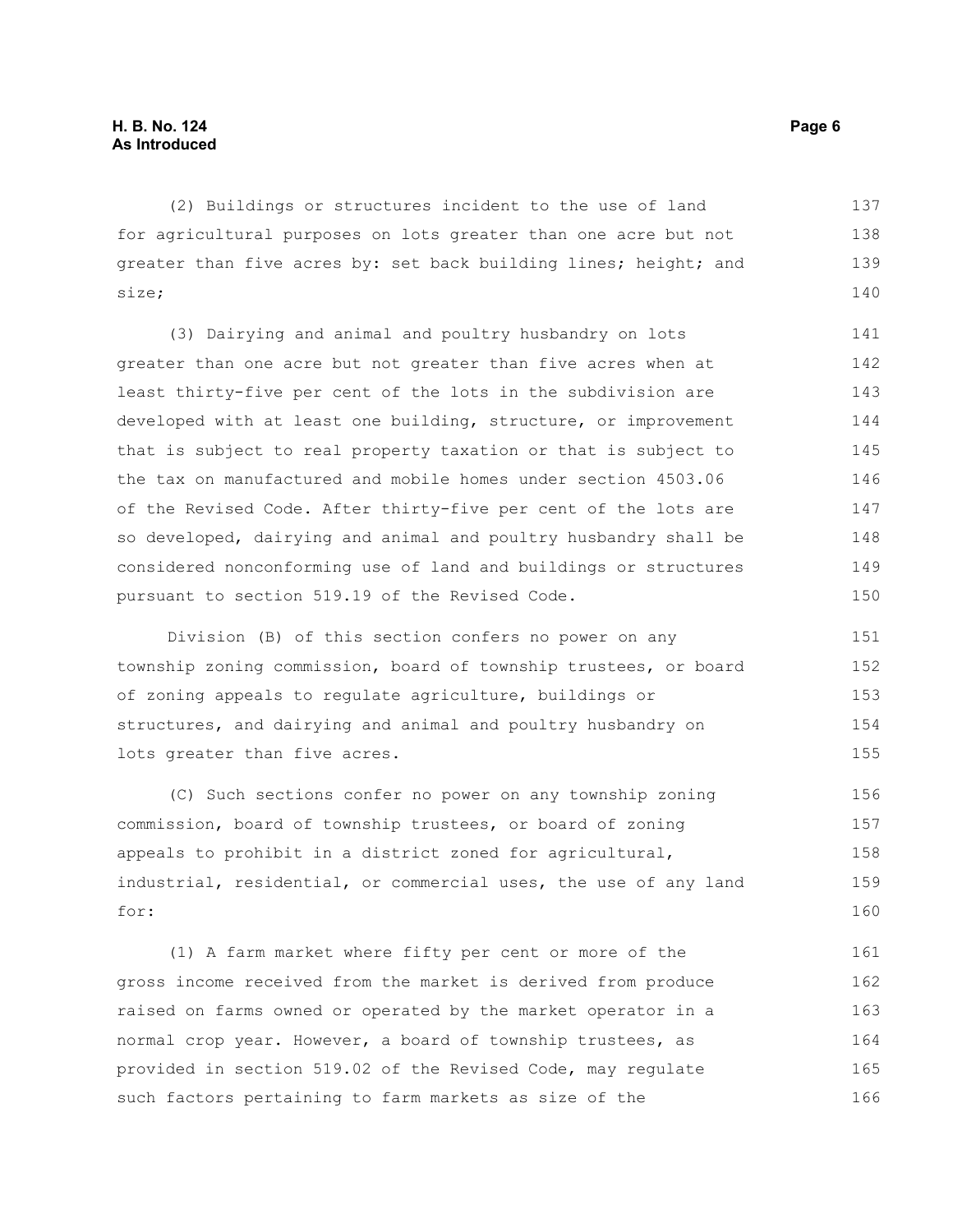structure, size of parking areas that may be required, set back building lines, and egress or ingress, where such regulation is necessary to protect the public health and safety. 167 168 169

(2) Biodiesel production, biomass energy production, or electric or heat energy production if the land on which the production facility is located qualifies as land devoted exclusively to agricultural use under sections 5713.30 to 5713.37 of the Revised Code for real property tax purposes. As used in division (C)(2) of this section, "biodiesel," "biomass energy," and "electric or heat energy" have the same meanings as in section 5713.30 of the Revised Code. 170 171 172 173 174 175 176 177

(3) Biologically derived methane gas production if the land on which the production facility is located qualifies as land devoted exclusively to agricultural use under sections 5713.30 to 5713.37 of the Revised Code for real property tax purposes and if the facility that produces the biologically derived methane gas does not produce more than seventeen million sixty thousand seven hundred ten British thermal units, five megawatts, or both. 178 179 180 181 182 183 184 185

(4) Agritourism. However, a board of township trustees, as provided in section 519.02 of the Revised Code, may regulate such factors pertaining to agritourism, except farm markets as described in division (C)(1) of this section, as size of a structure used primarily for agritourism, size of parking areas that may be required, setback building lines for structures used primarily for agritourism, and egress or ingress where such regulation is necessary to protect public health and safety. 186 187 188 189 190 191 192 193

Nothing in division (C)(4) of this section confers power on a township zoning commission, board of township trustees, or board of zoning appeals to require any parking area to be 194 195 196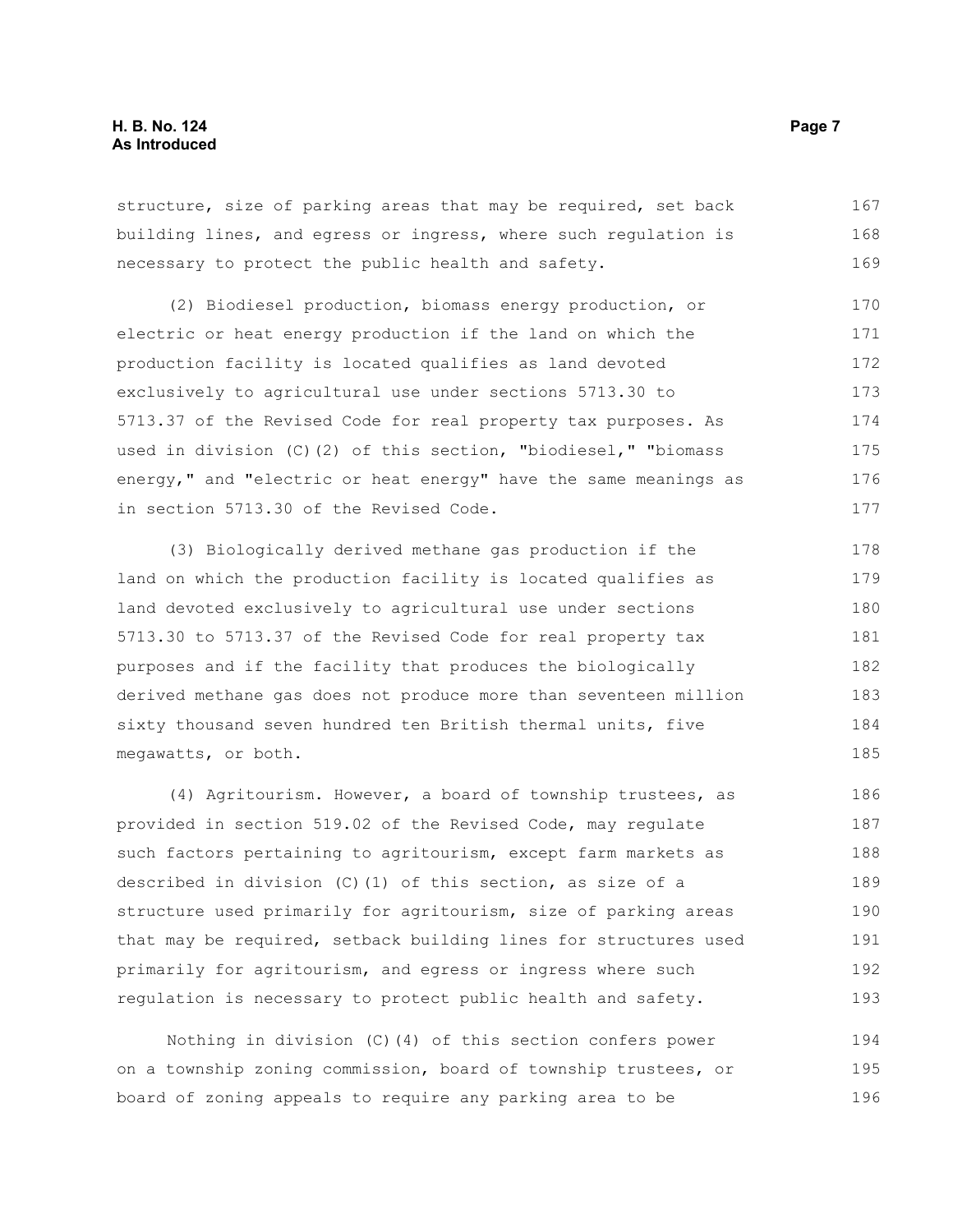improved in any manner, including requirements governing drainage, parking area base, parking area paving, or any other improvement. 197 198 199

Nothing in division (C)(4) of this section confers power on a township zoning commission, board of township trustees, or board of zoning appeals to prohibit the use of any land or the construction or use of buildings or structures that are used primarily for vinting and selling wine that are located on land any part of which is used for viticulture as provided in division (A) of this section. 200 201 202 203 204 205 206

(D) Nothing in this section prohibits a township zoning commission, board of township trustees, or board of zoning appeals from regulating the location of medical marijuana cultivators, processors, or retail dispensaries or from prohibiting such cultivators, processors, or dispensaries from being located in the unincorporated territory of the township. 207 208 209 210 211 212

 $(D)$ (E)(1) As used in division (C)(3) of this section, "biologically derived methane gas" has the same meaning as in section 5713.30 of the Revised Code. 213 214 215

(2) As used in division (C)(4) of this section, "agritourism" has the same meaning as in section 901.80 of the Revised Code. 216 217 218

(F) For purposes of division (B) of this section, "agriculture" does not include agricultural activities conducted on residential property for noncommercial purposes for an individual's personal use and enjoyment. 219 220 221 222

**Sec. 901.60.** (A) As used in this section:

(1) "Acreage of the residential property" means the precise acreage of a parcel of residential property as listed by 224 225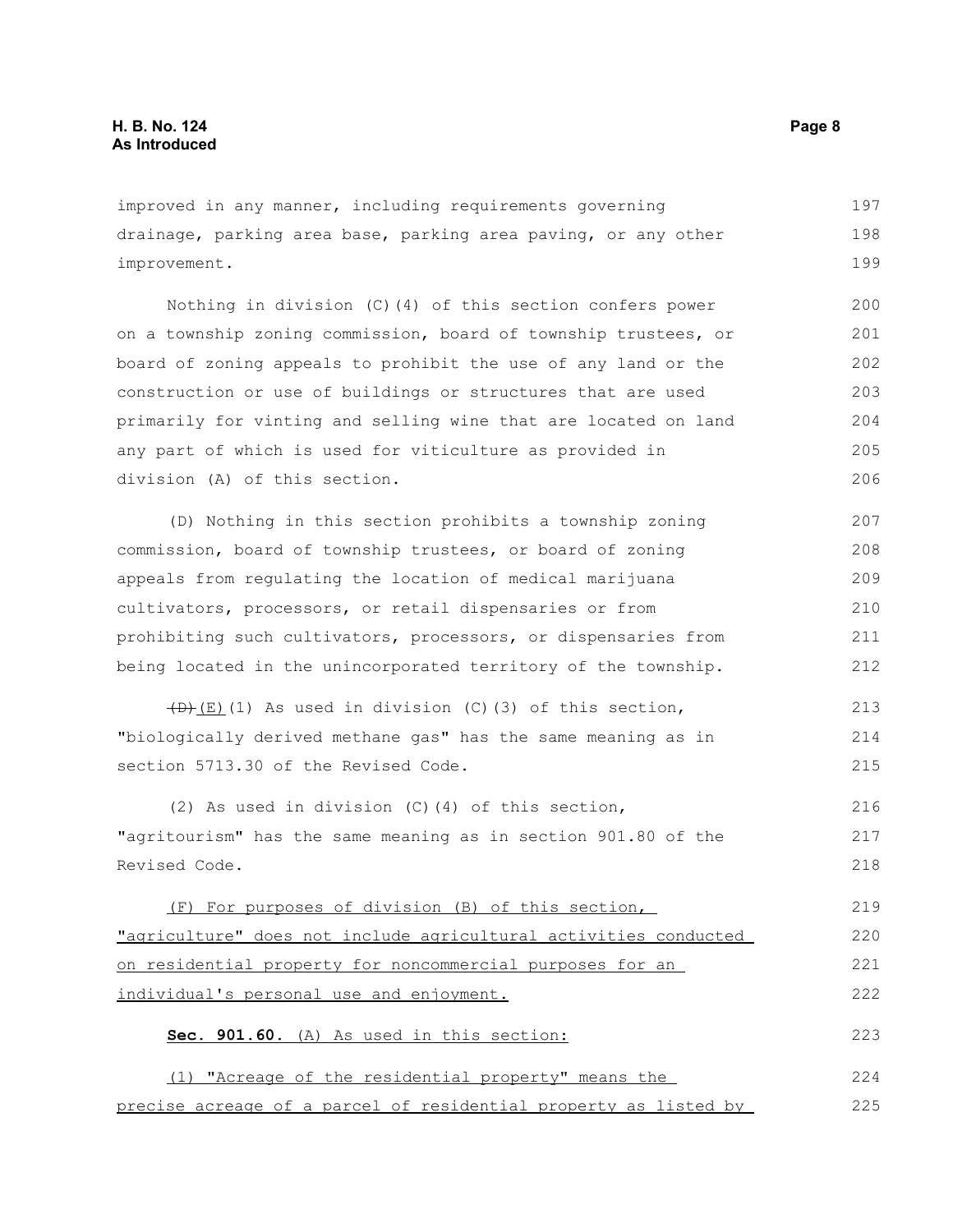| the county auditor.                                              | 226 |  |
|------------------------------------------------------------------|-----|--|
| (2) "Nuisance" means the loud and frequent or habitual           | 227 |  |
| sounds from small livestock kept in accordance with this section |     |  |
| that causes serious annoyance or disturbance to other persons.   | 229 |  |
| (3) "Small livestock" means goats, chickens and similar          | 230 |  |
| fowl, and rabbits and similar small animals. For purposes of     | 231 |  |
| this section, roosters are not small livestock.                  | 232 |  |
| (B) A person who owns a parcel of residential property not       | 233 |  |
| generally used for agricultural purposes may keep, harbor,       | 234 |  |
| breed, or maintain small livestock on the residential property   | 235 |  |
| unless any of the following applies:                             |     |  |
| (1) The small livestock creates a nuisance.                      | 237 |  |
| (2) The small livestock is kept in a manner so as to cause       | 238 |  |
| noxious odors or unsanitary conditions that result in a public   |     |  |
| health concern.                                                  |     |  |
| (3) The structure used to house the small livestock is not       | 241 |  |
| solidly constructed, of an adequate size necessary to house the  | 242 |  |
| small livestock in a comfortable and sanitary manner, or kept    |     |  |
| more than ten feet from neighboring property lines.              | 244 |  |
| (4) The number of units of small livestock kept, harbored,       | 245 |  |
| bred, or maintained on the residential property divided by the   | 246 |  |
| acreage of the residential property exceeds a ratio of one small | 247 |  |
| livestock unit per one acre of residential property, in          | 248 |  |
| accordance with the small livestock unit chart as follows:       | 249 |  |
| Small livestock unit chart                                       | 250 |  |
| Type of animal: Unit measurement:                                | 251 |  |
| $1$ qoat = $0.3$ unit<br>Goat                                    | 252 |  |